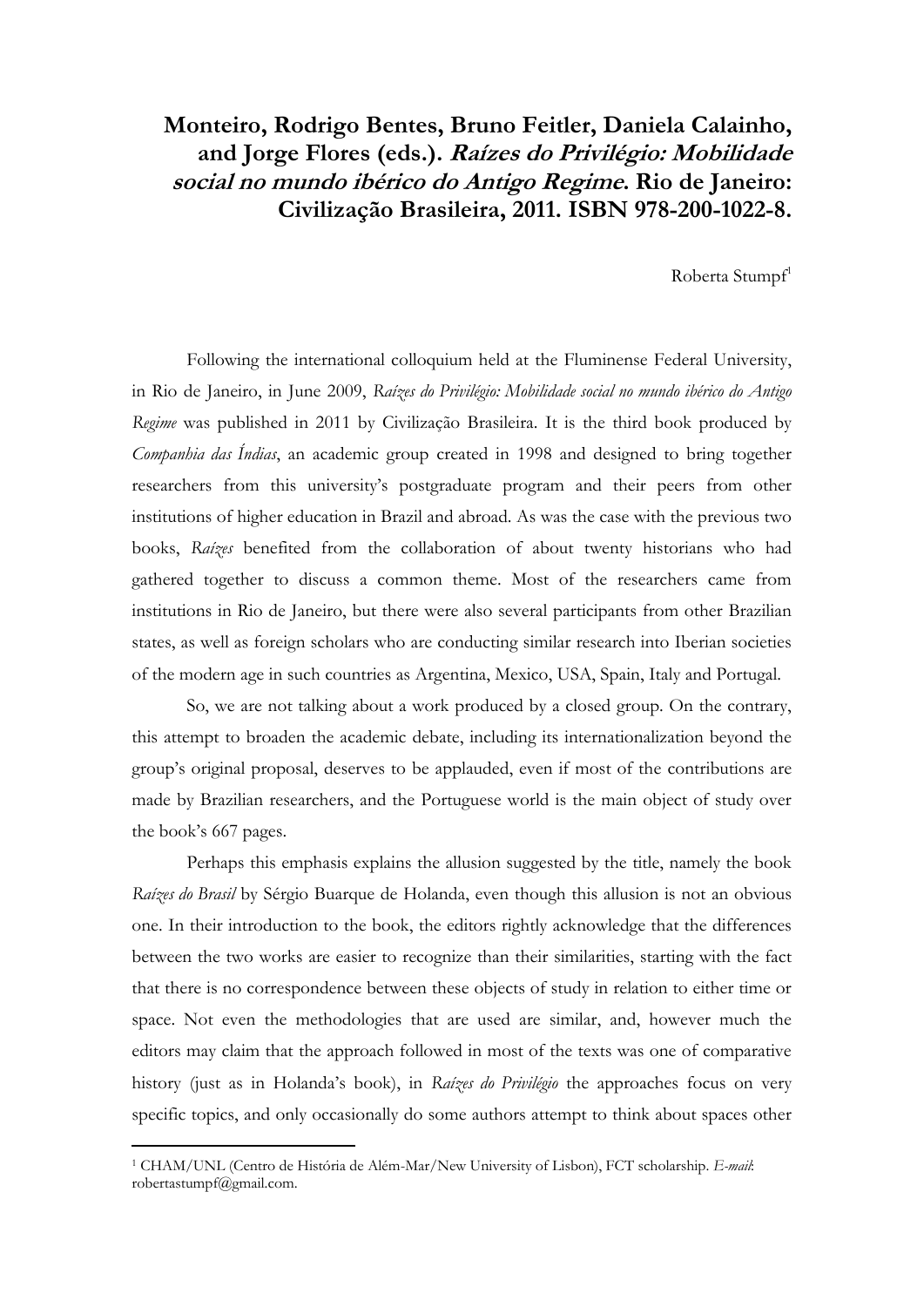than those normally covered by their own research. Furthermore, the interpretive vigor of the famous historian from São Paulo (who, in 1936 believed that a thorough knowledge of Brazil's origins would finally eradicate the roots that linked the country to its archaic past) is not present. Times have changed, and so have our epistemological notions, which are far less likely to inspire a passionate thesis for discussion, and which are much less essayistic in nature.

Despite so many differences, there is nonetheless a purpose behind this evocation of Holanda's work. Besides providing a well-deserved tribute to his contribution to historiography (particularly that of a social nature), this book also underlines the extent to which "current historical research" is more "aware" of the "problematics of the social hierarchies in the Iberian world of the Ancien Regime," which is its main theme. Consequently, by being less bound up with the vocabulary of the present, more focused on its subject-matter, and more conscious of the importance of documentary sources, the historical research that has lately tended to predominate gives priority to empirical rigor, although this in no way compromises the almost consensual use in *Raízes do Privilégio* of a style of writing that is remarkable for the lightness of its tone. This approach is not just simply about being skilled in the use of words—something that largely depends on each author—but rather it is about the kind of narrative that social history can provide when case studies are adopted as a methodology. This reduced scale of observation, which is found in many chapters, does not result in a groundbreaking analytical approach to Brazilian historiography, as is well known, but its explanatory potential is enhanced by its continued reference, through a process of territorial concentration, to both the general and abstract models of a social order based on privilege, a phenomenon that was already well studied by Antonio Manuel Hespanha, among many others. This way of interpreting history, which emphasizes the specific location, is firmly advocated by Guilherme Pereira das Neves who alone attempts to combine theoretical considerations with an empirical analysis of the sources, specifically those that reveal the path followed by the Cavalcante de Albuquerque family, one of the leading households in Pernambuco in the eighteenth century.

But to what extent can the singularity of each case be said to illustrate the social dynamics of the Ancien Regime (476-477)? How is it possible to form an overview of this phenomenon by gathering together a series of separate texts about the paths/careers of leading figures, who came from such different backgrounds and lived in such variable contexts? Conscious of the fact that they are offering the public a varied and plural work,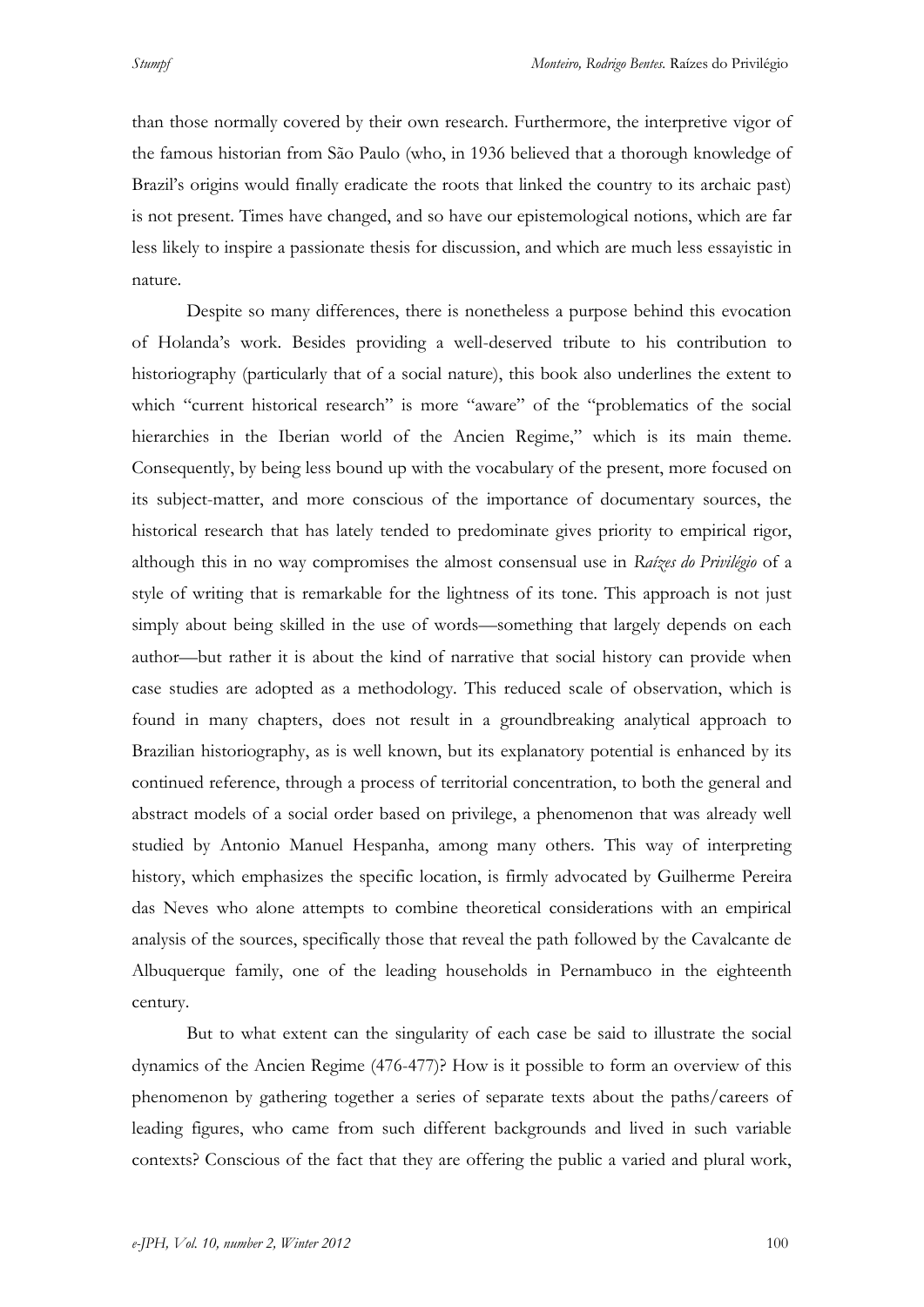the editors immediately warn readers in the introduction that the authors' intention was to "produce a large-scale inventory (always an open-ended and incomplete one) of the social hierarchies of the Iberian world of the Ancien Regime" (23). The book does, however, lack a text that reviews what has already been written about these matters, mainly in Portuguese and Spanish historiographies.

Still, there is one particular premise that serves as a link between chapters, namely that in societies such as these, which are presumed to have been exceptionally hierarchical, upward social movement was coveted by all and achieved by many. Even in the first three chapters by Richard Kagan, Ana Paula Megiani, and Rodrigo Bentes Monteiro (coauthored by Pedro Cardim), which differ from the rest by focusing on the analysis and description of contemporary sources, rather than on the leading figures of that time, the essential question was to show the important role played by the literature (in its broadest sense) in recording past glories, whether true or false, without which it was not possible to gain social authority or maintain that which had already been acquired.

Although the editors only acknowledge this idea as representing a summary of the second part, it is possible to say that almost the whole of the book suggests that social mobility was a tangible reality, despite the "apparently static logic that ruled the social ethos of the [Iberian] Ancien Regime" (14). And this desire to move upwards in social terms remained latent, even for those already belonging to a prestigious institution. The agents of the Inquisition, for example, continued to covet more honorable roles and, as shown by Bruno Feitler, the success of this career advancement depended on different standards from those required for admission to the ranks of the Inquisition. It might seem exaggerated to associate the bureaucratic model at the state level with this process of internal ascension, but the author helps to clarify the methodology used when proposing that the criteria governing the formation of hierarchies in the Ancien Regime differed according to the institutional context, as is also suggested by Célia Tavares in her study of the native clergy in Goa. In turn, when examining the malleability of the Inquisitorial Court with regard to the requirements for admission into their ranks, Georgina dos Santos manages to explain very clearly why the criteria used for social ranking ultimately continued to be effective. The men were different, but their behavior remained unchanged.

The theme of upward mobility in an apparently rigid social world is also the underlying theme of all the chapters in the book. In Part III, men who possessed theoretically unfavorable "features" (such as mulattos, Jews, New Christians or mechanical officers) not only sought a better position, but they also obtained one, as demonstrated by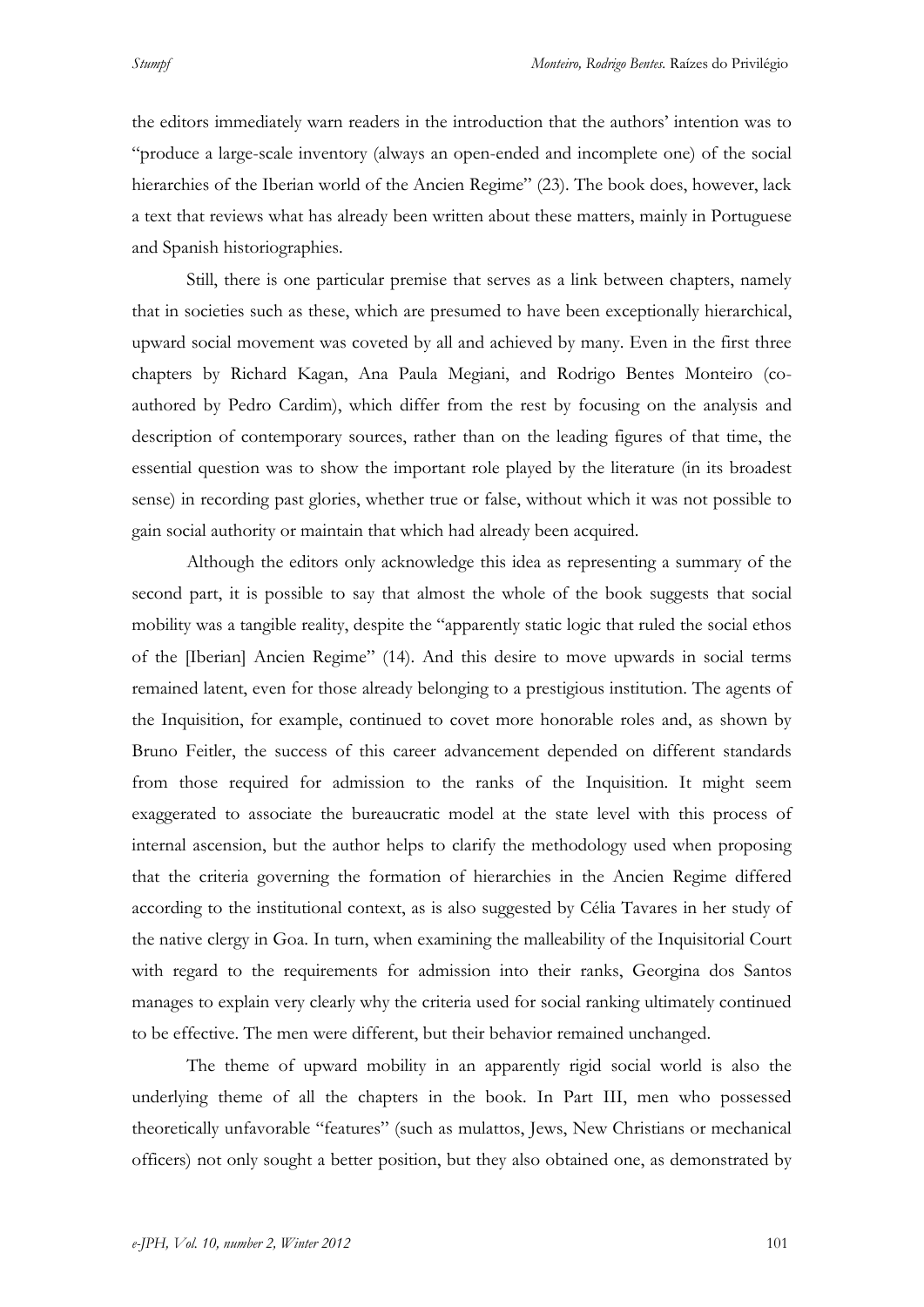Júnia Furtado, Ronald Raminelli, Ronald Vainfas, Guilherme Neves and Daniela Calainho, respectively. All this, of course, with the compliance of those responsible for maintaining the excellence of standards, and of the current political culture at that time, such as the king himself, the main protagonist in the story of this already-mentioned social mobility, mainly because he was at the head of a service economy.

The idea of serving the crown and receiving the due income as a feature of social mobility is in fact central to this book. The strategies adopted for advancement were similar in many cases: marriage, academic background, experience or even wealth, because these were features that reinforced the importance of both individuals and households. But all of this was powered by services performed on behalf of the monarchy, whose remuneration allowed for the distribution of privileges and prerogatives to vassals, whether in return for their good performance in the offices of the Republic, or (as was mainly the case) in wars, as shown, for example, by José Javier Ruiz Ibáñez and Darío G. Barriera. There were also others who were rewarded for their financial support, an important topic investigated by Gaetano Sabatini, which may lead us to rethink the role played by wealth as a social springboard.

The analyses that have been made of the situation of Portuguese bankers in the kingdom of Naples in the first half of the seventeenth century, or of exiles and traitors in the territories of the Hispanic monarchy at the end of this same century, have undoubtedly helped to temper the idea of political loyalty that deserved to be rewarded and would consequently raise the benefactors to higher social levels. In the light of this, the sexual favors offered to noblemen, or even to the constantly lampooned Portuguese king Dom João VI, as studied by Luiz Mott (even if at first this may seem like an exaggeration) summarize with some irony one of the mechanisms by which this society of gift and counter gift operated.

However, it can be seen that until now authors have been working primarily with the hierarchies established in the civil order by the monarchy, i.e., with those that translated into legally recognized privileges. "Public" fame and "hearsay" are not highlighted here. The social authority that was conquered locally, and which did not depend directly on royal consent, is not considered important within the group studied here. It emerges only indirectly as a requirement for obtaining distinctions from the Crown.

In the first three parts of the book, the overseas territories are seen as places where the social order resulted from a more or less peaceful adaptation of the order existing in the cities, as if the social hierarchies in the conquered lands reflected only a slight adjustment of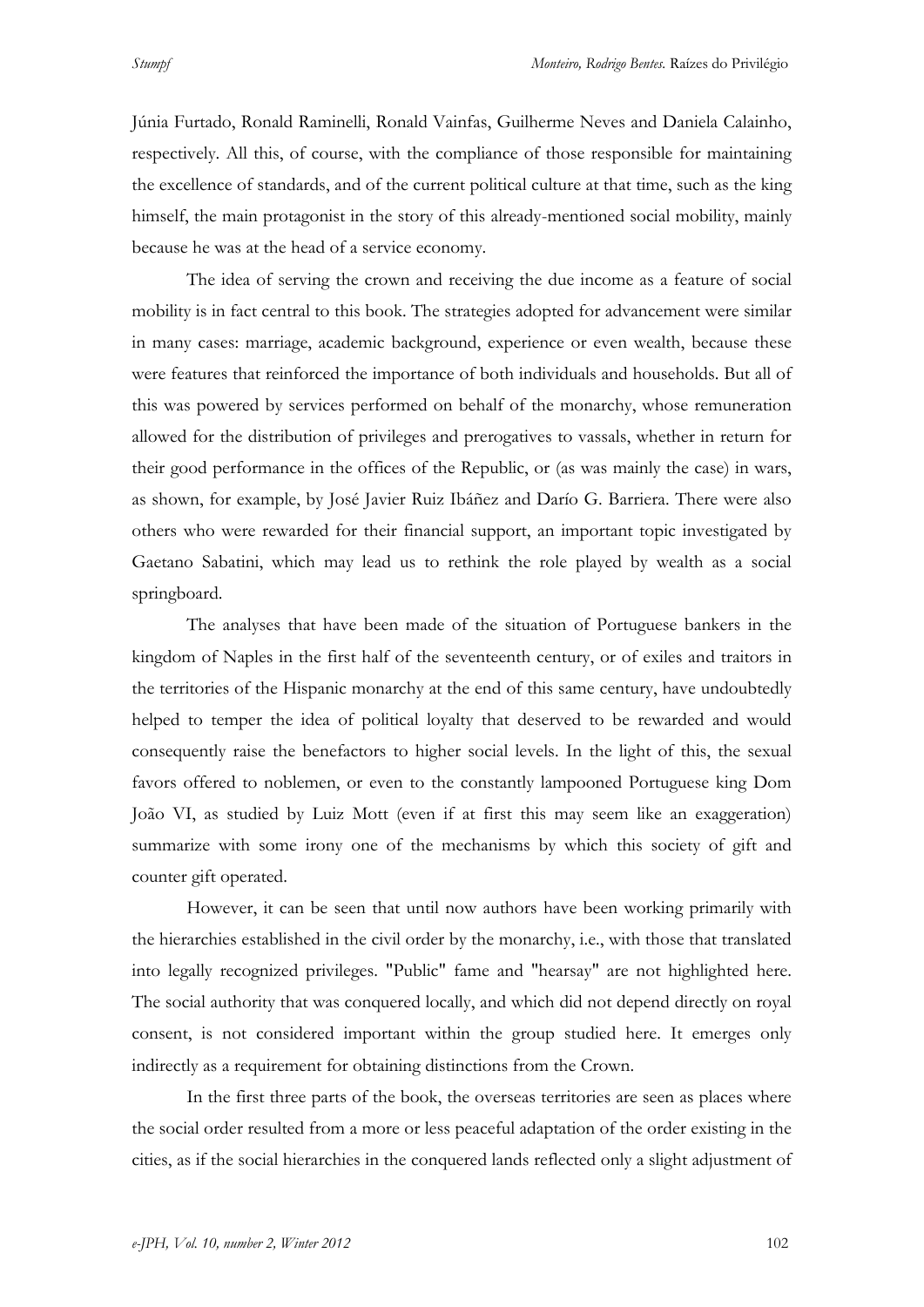the criteria dictated by the authorities of the Iberian kingdoms. Some chapters, however, focus on environments where "conformity" was ignored and gave way to tensions, a situation that was provoked by those who had already conquered social power and were beginning to see their privileges dwindle in favor of other factions. Except for the three chapters in this section that discuss Spanish America and also cover this same topic, the remainder are gathered together in Part IV, the last section of the book, where only the chapter by Marcia Motta differs from a geographic perspective and in terms of its subjectmatter. The text challenges a preconception and questions the nineteenth-century idea that a *morgadio* (an entailed estate) was of little relevance in Brazil. But the answers provided are not sufficiently clear for us to understand which way to respond to this question.

Moreover, the remaining chapters reflect on possible mismatches in territories under Portuguese sovereignty, where there was a higher density of native populations. Here, according to the authors, we can see that the conflicts that arose amounted to more than just a simple resistance to the "colonial incorporation" of the territories (as Hal Langfur claims). What we are shown is the conflict that was generated by the adaptation of the native population to Portuguese culture, especially in terms of an economy that was based on a reward for services rendered. In their eagerness to pursue a rising local career, Hindu interpreters in Goa (Jorge Flores), local clerics in the State of India (Célia Tavares), and Indians in the Amazon region (Barbara Sommer), were rewarded by the monarchy because they were deemed useful. However, the pursuit of this same path proved difficult for other internal groups vying for royal privileges. Being clearly identified by their native culture, they were not able to rise very high, ending up in "social limbo," the term that Flores uses to define the condition of those who, whether or not they had undergone a process of acculturation, were also encumbered by the weight of the past or even of a locally-rooted present (as in the case of the *casados* in Goa, analyzed by Andréa Doré).

But these are not the protagonists that are mentioned by the editors when they claim that, within these Iberian societies and particularly in the colonial territories, "it was possible to move upwards, gaining better positions and unimaginable privileges" (18). It seems certain that, in Spanish America, at least until the second half of the eighteenth century, local autonomies and the rise of the *criollas* elites were favored by royal guidelines, as can be inferred from the text written by Oscar Mazín. Yet, as far as the Portuguese monarchy was concerned, there was no absolute form of social mobility that enabled people to gain such high distinctions. And this was not due to any systematic opposition towards American natives. The question of identity seen under these terms rarely appears